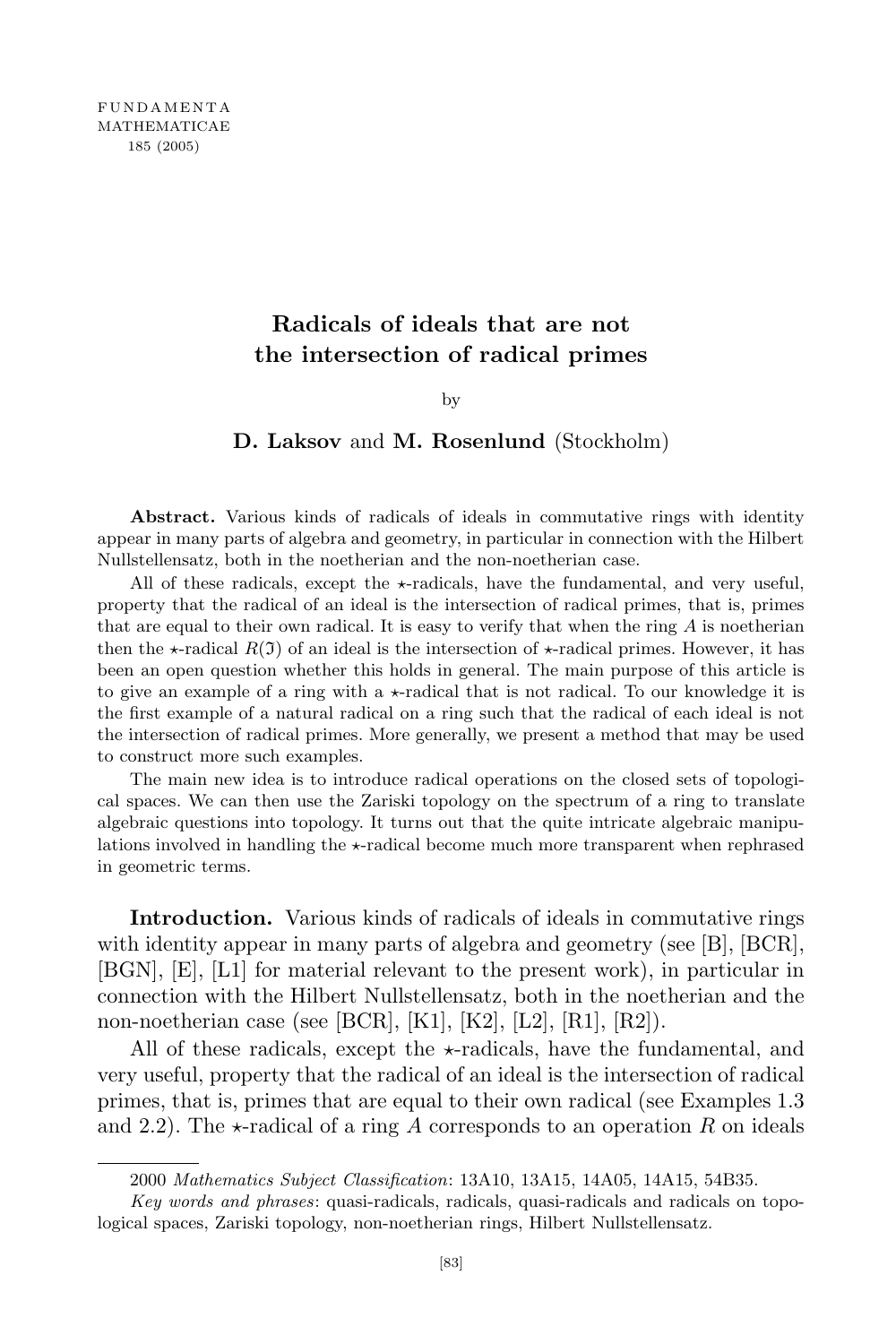in the ring that satisfies the following attractive set of axioms (see [BGN] and  $[B]$ :

For all ideals I and J of *A*:

(1) 
$$
\mathfrak{I} \subseteq R(\mathfrak{I}).
$$
  
(2)  $R(R(\mathfrak{I})) = R(\mathfrak{I}).$   
(3)  $R(\mathfrak{I}\mathfrak{J}) = R(\mathfrak{I} \cap \mathfrak{J}) = R(\mathfrak{I}) \cap R(\mathfrak{J}).$ 

It is easy to verify that when the ring *A* is noetherian the  $\star$ -radical  $R(\mathfrak{I})$ of an ideal is the intersection of  $\star$ -radical primes. However, it has been an open question whether this holds in general. The main purpose of this article is to give an example of a ring with a  $\star$ -radical that is not radical. To our knowledge it is the first example of a natural radical on a ring such that the radical of some ideal is not the intersection of radical primes. More generally, we present a method that may be used to construct more such examples.

Since the main purpose of this article is to show that there exist rings with a  $\star$ -radical that contain  $\star$ -radical ideals that are not the intersection of  $\star$ -radical prime ideals, we have changed the terminology so that a  $\star$ -radical on a ring corresponds to what we call a *quasi-radical operation* on the ideals of the ring, and we call an operation *radical* when the radical of all ideals of the ring is the intersection of primes that are equal to their own radical.

The main new idea is to introduce radical operations on the closed sets of topological spaces. We can then use the Zariski topology on the spectrum of a ring to translate algebraic questions into geometry. It turns out that the quite intricate algebraic manipulations involved in handling the quasi-radical operations become much more transparent when rephrased in geometric terms. It is, for example, quite easy to show that the quasi-radical operation on any topological space that associates to a closed set the closure of its interior, when applied to the Zariski topology of a ring, gives a quasi-radical operation on the ring. With this quasi-radical we are able to prove that the polynomial ring  $K[t_1, t_2, \ldots]$  in countably many independent variables over a field, modulo the ideal generated by the elements  $t_i(t_i-1)$  for  $i=1,2,\ldots$ , has quasi-radical ideals that are not the intersection of radical primes.

In the correspondence between the ideals of a ring and the closed sets in the Zariski topology on the spectrum, ideals with the same radical give the same closed set. It is consequently quite astonishing that it is at all possible to have a notion of radicals for topological spaces.

Although it is not used in the article, it may illustrate the correspondence between algebra and topology to give an explicit expression for the quasiradical of an ideal  $\Im$  in a ring  $A$  that is given by the quasi-radical, on the spectrum  $X = \text{Spec}(A)$  with the Zariski topology, that to a closed subset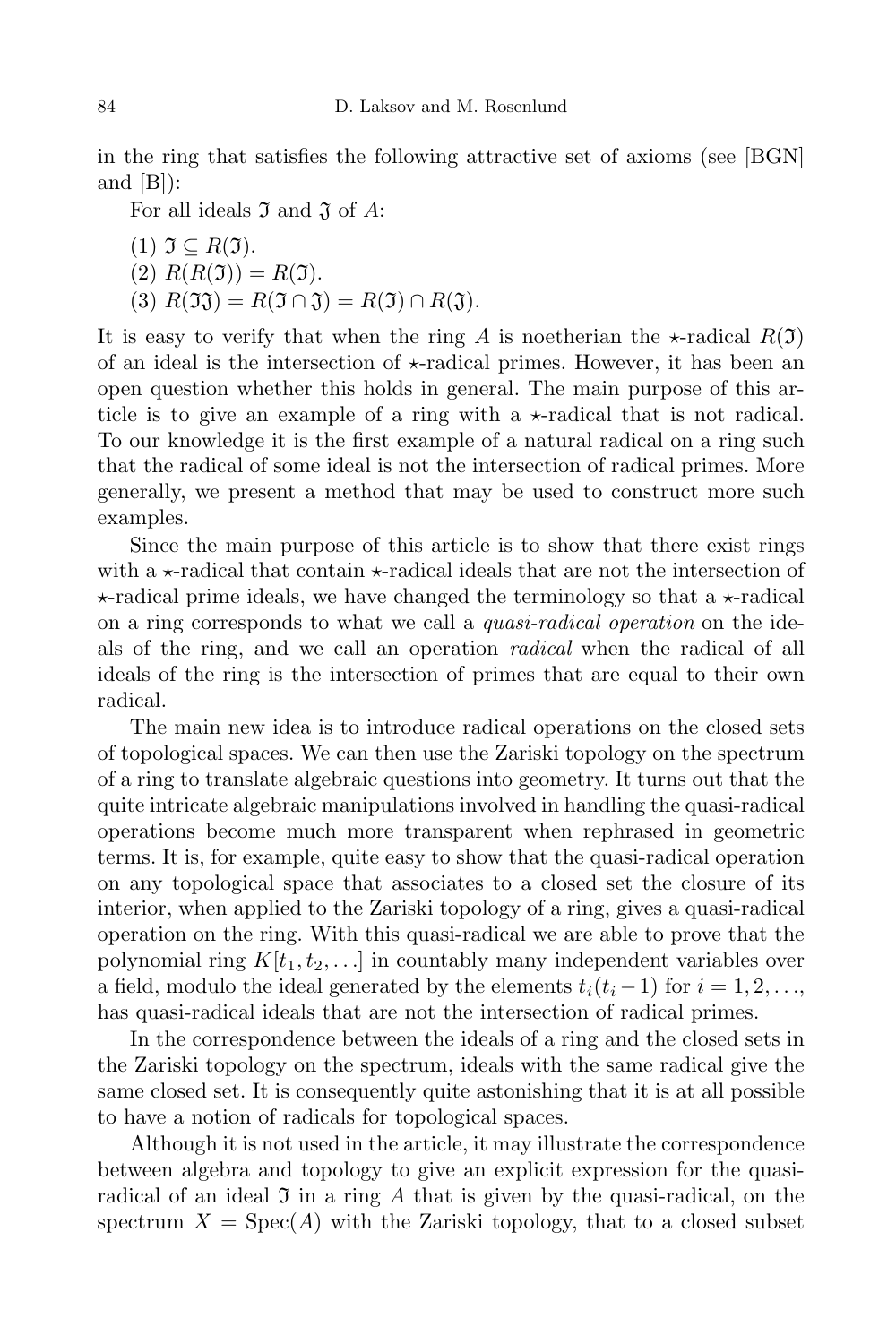associates the closure of its interior. Denote by  $C(\mathfrak{I})$  the smallest ideal in *A* that contains all ideals  $\mathfrak{J}$  with the property that if  $\mathfrak{p}$  is a prime ideal that does not contain  $\mathfrak{I}$ , then  $\mathfrak{p}$  contains  $\mathfrak{J}$ . Let  $\mathcal{V}(\mathfrak{J}) = {\mathfrak{p} : \mathfrak{p} \supset \mathfrak{J}}$ . Then, by definition,  $C(\mathfrak{I})$  is the smallest ideal containing the ideals  $\mathfrak{I}$  such that *V*(J) *⊇* Spec(*A*)  $\setminus$  *V*(J). Denote, in any topological space, by  $\overline{Z}$  and  $Z^0$  the closure, respectively the interior, of a set *Z*. We use the general formula  $\bigcap_{Z \text{ closed}, Z \supseteq X \setminus Y} Z = \overline{X \setminus Y}$ , valid for any closed set *Y*, to obtain

$$
\mathcal{V}(C(\mathfrak{I})) = \bigcap_{\mathcal{V}(\mathfrak{J}) \supseteq X \setminus \mathcal{V}(\mathfrak{I})} \mathcal{V}(\mathfrak{J}) = \overline{X \setminus \mathcal{V}(\mathfrak{I})}.
$$

That is,  $C(\mathfrak{I})$  gives the set  $\overline{X\setminus \mathcal{V}(\mathfrak{I})}$ . From the general equality  $\overline{X\setminus (\overline{X\setminus Y})}$  = *Y* <sup>0</sup> we obtain

$$
\mathcal{V}(CC(\mathfrak{I})) = X \setminus (\overline{X \setminus \mathcal{V}(\mathfrak{I})}) = \overline{\mathcal{V}(\mathfrak{I})^0},
$$

so that  $CC(\mathfrak{I})$  is the quasi-radical of  $\mathfrak{I}$ .

**1. Quasi-radicals.** In this section we define quasi-radical operations on ideals of rings and give their main properties (see also [B] and [BGN]). Proposition 1.4 is also proved in [B].

1.1. NOTATION. Let *A* be a commutative ring with unit. For each ideal In the linear Let  $\Gamma$  be a commander of linear direct  $\Gamma$  calls radial  $\Gamma$  and  $\Gamma$  is the solution of  $\Lambda$  we let  $\sqrt{3} = \{f \in A : f^n \in \mathfrak{I} \text{ for some positive integer } n\}$  be the *usual radical* of I.

1.2. DEFINITION. An *operation*  $R$  on the ideals of  $A$  is a correspondence that to every ideal  $\mathfrak I$  of  $A$  associates an ideal  $R(\mathfrak I)$  of  $A$ . We say that the operation *R* is *quasi-radical* if it satisfies the following three conditions for all ideals  $\mathfrak I$  and  $\mathfrak J$  of  $A$ :

 $\begin{array}{ll} \text{(QR1)} & \mathfrak{I} \subseteq R(\mathfrak{I}). \ \text{(QR2)} & R(R(\mathfrak{I})) = \end{array}$  $R(R(\mathfrak{I})) = R(\mathfrak{I}).$  $R(\mathfrak{I}) = R(\mathfrak{I} \cap \mathfrak{J}) = R(\mathfrak{I} \cap \mathfrak{J}) = R(\mathfrak{I}) \cap R(\mathfrak{J}).$ 

Let  $R$  be a quasi-radical operation on the ring  $A$  and let  $\mathfrak I$  be an ideal of *A*. We call  $R(\mathfrak{I})$  the *quasi-radical* of  $\mathfrak{I}$ , and say that  $\mathfrak{I}$  is *quasi-radical* if  $R(\mathfrak{I}) = \mathfrak{I}.$ 

1.3. Examples. (1) The usual radical is clearly a quasi-radical operation on the ideals of *A*. We shall show in Proposition 1.4 that  $\sqrt{3} \subseteq R(3)$  for all quasi-radical operations *R*. Hence the usual radical is the *finest* quasi-radical operation on the ideals.

(2) The *coarsest* quasi-radical operation is the operation defined by  $R(\mathfrak{I}) = A$  for all ideals  $\mathfrak{I}$  of A.

(3) (See [BCR], or [R1] and [R2].) Let *A* be a ring and let *M* be a subset that is stable under addition and multiplication and such that  $f^2 \in M$  for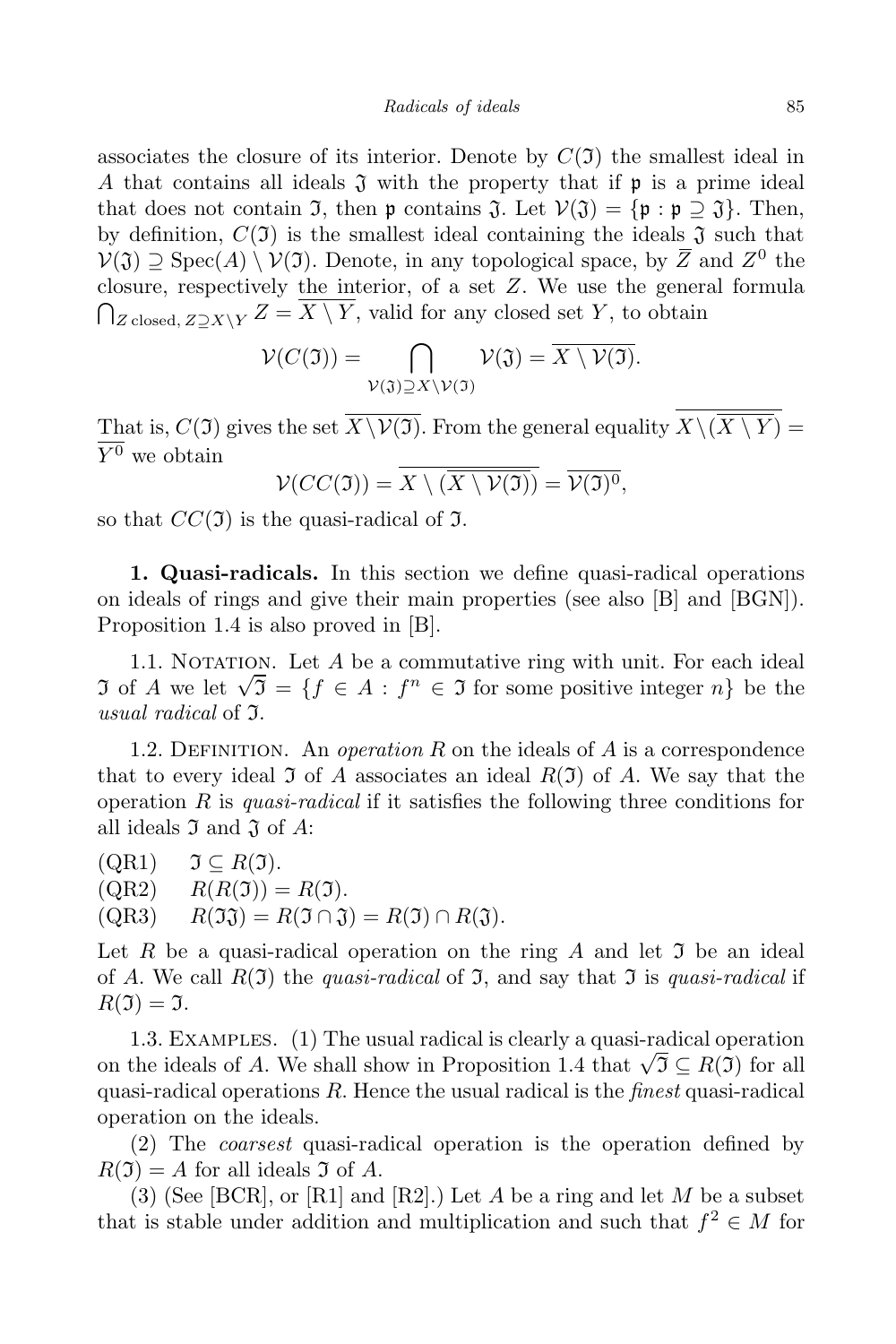all  $f$  ∈ *A*. For all ideals  $\mathfrak{I}$  of *A* we let

 $R(\mathfrak{I}) = \{ f \in A : \text{there exist } m \in \mathbb{N} \text{ and } g \in M \text{ such that } f^{2m} + g \in \mathfrak{I} \}.$ 

Then *R* is a quasi-radical operation on ideals.

(4) (See [L1].) Let *K* be a subfield of a field *L*. Moreover, let  $t_1, t_2, \ldots$  be a countable number of independent variables over  $K$ , and let  $K[t_1, t_2, \ldots]$  be the polynomial ring in these variables over *K*. For each non-negative integer *m* let

 $P_K(m) = \{p(t_1, \ldots, t_m) : p \text{ a homogeneous polynomial with coefficients}$ in K and if  $p(k_1,\ldots,k_m)=0$  with  $k_1,\ldots,k_m$  in L then  $k_m=0$ .

For each ideal  $\mathfrak I$  of a ring A we let

 $R(\mathfrak{I}) = \{f \in A : \text{for some positive integer } m \text{ there are } p \in P_K(m) \}$ and  $f_1, ..., f_{m-1}$  in A such that  $p(f_1, ..., f_{m-1}, f) \in \mathfrak{I}$ .

Then *R* defines a quasi-radical operation.

1.4. Proposition. *Let R be a quasi-radical operation on the ring A*, *and let* I *and* J *be ideals of A. Then*:

- $(1)$  *If*  $\mathfrak{I} \subseteq \mathfrak{J}$  *then*  $R(\mathfrak{I}) \subseteq R(\mathfrak{J})$ *.*
- $\overline{R(2)}$   $\overline{R(3)} = R(\sqrt{3}) = \sqrt{R(3)}$ .

*Proof.* (1) It follows from (QR3) that if  $\mathfrak{I} \subseteq \mathfrak{J}$  then  $R(\mathfrak{I}) = R(\mathfrak{I} \cap \mathfrak{J}) =$  $R(\mathfrak{I}) \cap R(\mathfrak{J})$ . Hence  $R(\mathfrak{I}) \subseteq R(\mathfrak{J})$ .

(2) For every *f* in *A* it follows from (QR3) that  $R((f)) = R((f) \cap (f))$  $R((f^2))$ . By induction on *n* we obtain  $R((f^n)) = R((f))$  for all positive integers *n*.

Let  $f \in \sqrt{R(\mathfrak{I})}$ . Then  $f^n \in R(\mathfrak{I})$  for some positive integer *n*. Hence it follows from (1) and (QR2) that  $R((f)) = R((f^n)) \subseteq R(\mathfrak{I})$ . Now (QR1) yields  $f \in R(\mathfrak{I})$ . Thus  $\sqrt{R(\mathfrak{I})} \subseteq R(\mathfrak{I})$ . The opposite inclusion is obvious. Hence  $R(\mathfrak{I}) = \sqrt{R(\mathfrak{I})}.$ 

It follows from (QR1) and the above that  $\sqrt{3} \subseteq \sqrt{R(3)} = R(3)$ . Hence (1) and (QR2) show that  $R(\sqrt{3}) \subseteq R(R(3)) = R(3)$ . The opposite inclusion follows from (1).

**2. Radicals.** In this section we define radical operations on the ideals of a ring (see also  $[E]$ ; a special case of Theorem 2.5 is given in  $[B]$ ). We show that radical operations are quasi-radical, and give a criterion for the converse to be true. From this criterion it follows that quasi-radical operations in noetherian rings are radical.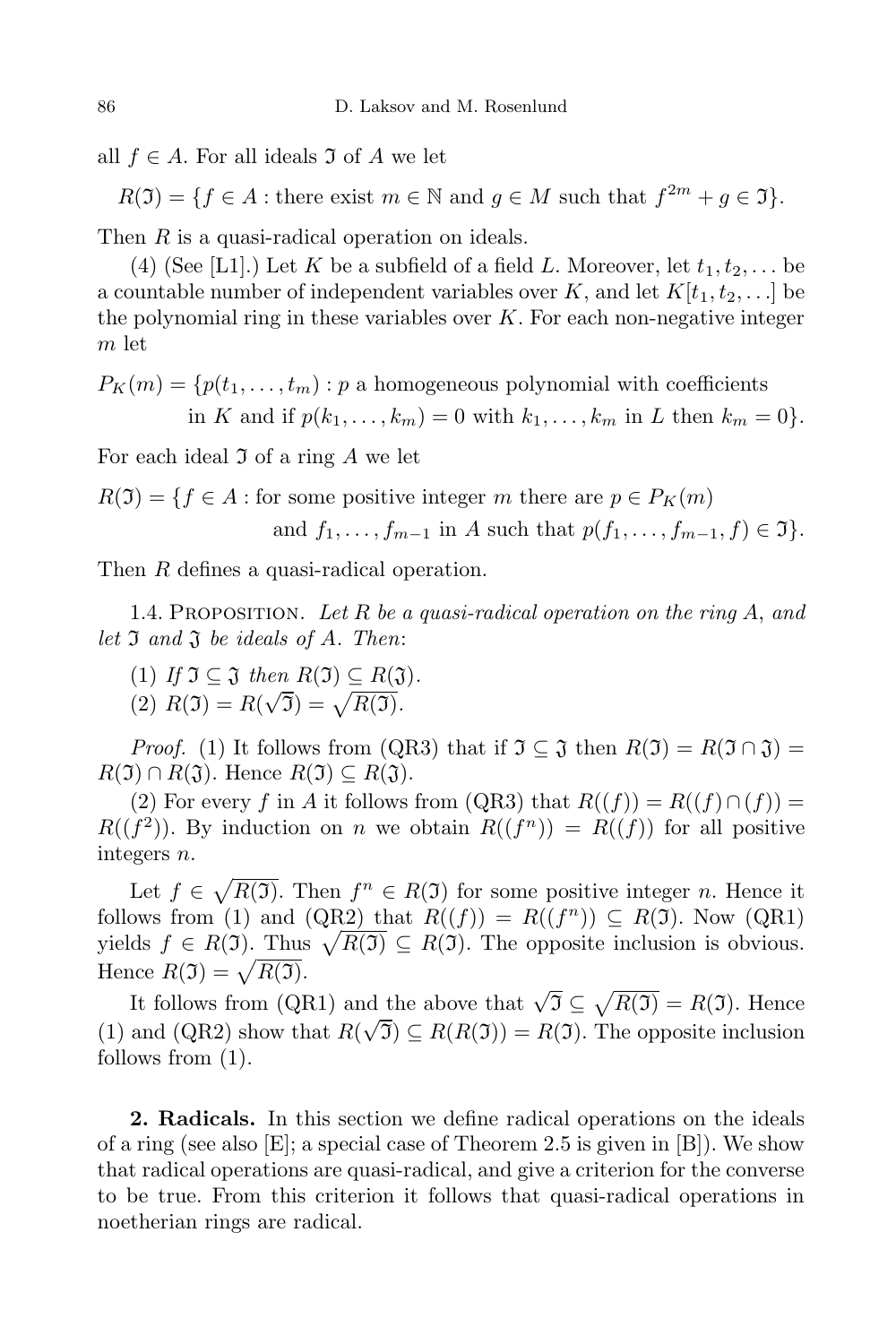2.1. Definition. Let *R* be an operation on the ideals of the ring *A*. We denote by Spec(*A*) the set of prime ideals of *A*, and define

$$
\operatorname{Spec}_R(A) = \{ \mathfrak{p} \in \operatorname{Spec}(A) : R(\mathfrak{p}) = \mathfrak{p} \}.
$$

We say that *R* is a *radical operation* on *A* if there is a subset R of  $Spec(A)$ such that, for all ideals  $\mathfrak I$  of  $A$ ,

(2.1.1) 
$$
R(\mathfrak{I}) = \bigcap_{\mathfrak{I} \subseteq \mathfrak{p} \in \mathcal{R}} \mathfrak{p}.
$$

In particular  $R(\mathfrak{I}) = A$  if there is no prime ideal p in  $\mathcal R$  such that  $\mathfrak{p} \supseteq \mathfrak{I}$ . The operation *R* on the ideals of *A* given by (2.1.1) is called the *radical operation associated to R*.

Let *R* be a radical operation on the ring *A* and let **J** be an ideal of *A*. We call  $R(\mathfrak{I})$  the *radical* of  $\mathfrak{I}$ , and say that  $\mathfrak{I}$  is *radical* if  $R(\mathfrak{I}) = \mathfrak{I}$ .

2.2. Example. (1) The well known characterization of the usual radical as the intersection of the prime ideals that contain the ideal shows that it is a radical operation.

(2) Let  $\mathcal R$  be the subset of  $Spec(A)$  consisting of the maximal ideals of  $A$ , and let R be the corresponding radical operation. For each ideal  $\mathfrak I$  of A the ideal *R*(I) is the *Jacobson radical* of I.

(3) It is shown in [BCR], [R1] and [R2] that the quasi-radical operation of Example 1.3(3) is radical.

(4) It is shown in [L1] that the quasi-radical operation of Example 1.3(4) is radical.

2.3. PROPOSITION. Let  $\mathcal{R}$  be a subset of  $Spec(A)$  and let  $R$  be the radical *operation associated to R. Then R is quasi-radical.*

*Moreover*,  $\mathcal{R} \subseteq \text{Spec}_R(A)$ , and for all ideals  $\mathfrak{I}$  of  $A$  we have

$$
R(\mathfrak{I})=\bigcap_{\mathfrak{I}\subseteq \mathfrak{p}\in \mathrm{Spec}_R(A)}\mathfrak{p}.
$$

*Proof.* Properties (QR1) and (QR2) are obviously satisfied, as is the inclusion  $\mathcal{R} \subseteq \text{Spec}_R(A)$ . Moreover it is clear that when  $\mathcal I$  and  $\mathcal J$  are ideals of *A* such that  $\mathfrak{I} \subseteq \mathfrak{J}$  then  $R(\mathfrak{I}) \subseteq R(\mathfrak{J})$ . It follows that  $R(\mathfrak{I}\mathfrak{J}) \subseteq R(\mathfrak{I} \cap \mathfrak{J}) \subseteq$  $R(\mathfrak{I}) \cap R(\mathfrak{J}).$ 

In order to prove that *R* satisfies (QR3) it remains to prove that  $R(\mathfrak{I}\mathfrak{J})\supseteq$  $R(\mathfrak{I}) \cap R(\mathfrak{J})$ . Let  $f \in A \setminus R(\mathfrak{I}\mathfrak{J})$ . Then there is a prime ideal p in  $\mathcal R$  such that p *⊇* II, but  $f \notin \mathfrak{p}$ . Then at least one of the ideals I and I is contained in p. By definition *f* is not in  $R(\mathfrak{I})$  or  $R(\mathfrak{J})$ , and thus  $f \notin R(\mathfrak{I}) \cap R(\mathfrak{J})$ . Hence  $R(\mathfrak{I}\mathfrak{J}) \supseteq R(\mathfrak{I}) \cap R(\mathfrak{J}).$ 

It remains to prove the last statement of the proposition. Since *R ⊆*  $Spec_R(A)$  we have  $\bigcap_{\mathfrak{I}\subseteq \mathfrak{p}\in \text{Spec}_R(A)} \mathfrak{p} \subseteq \bigcap_{\mathfrak{I}\subseteq \mathfrak{p}\in \mathcal{R}} \mathfrak{p} = R(\mathfrak{I})$ . To prove the opposite inclusion take an  $f \in A \setminus \bigcap_{\mathfrak{I} \subseteq \mathfrak{p} \in \mathrm{Spec}_R(A)} \mathfrak{p}$ . Then there is a prime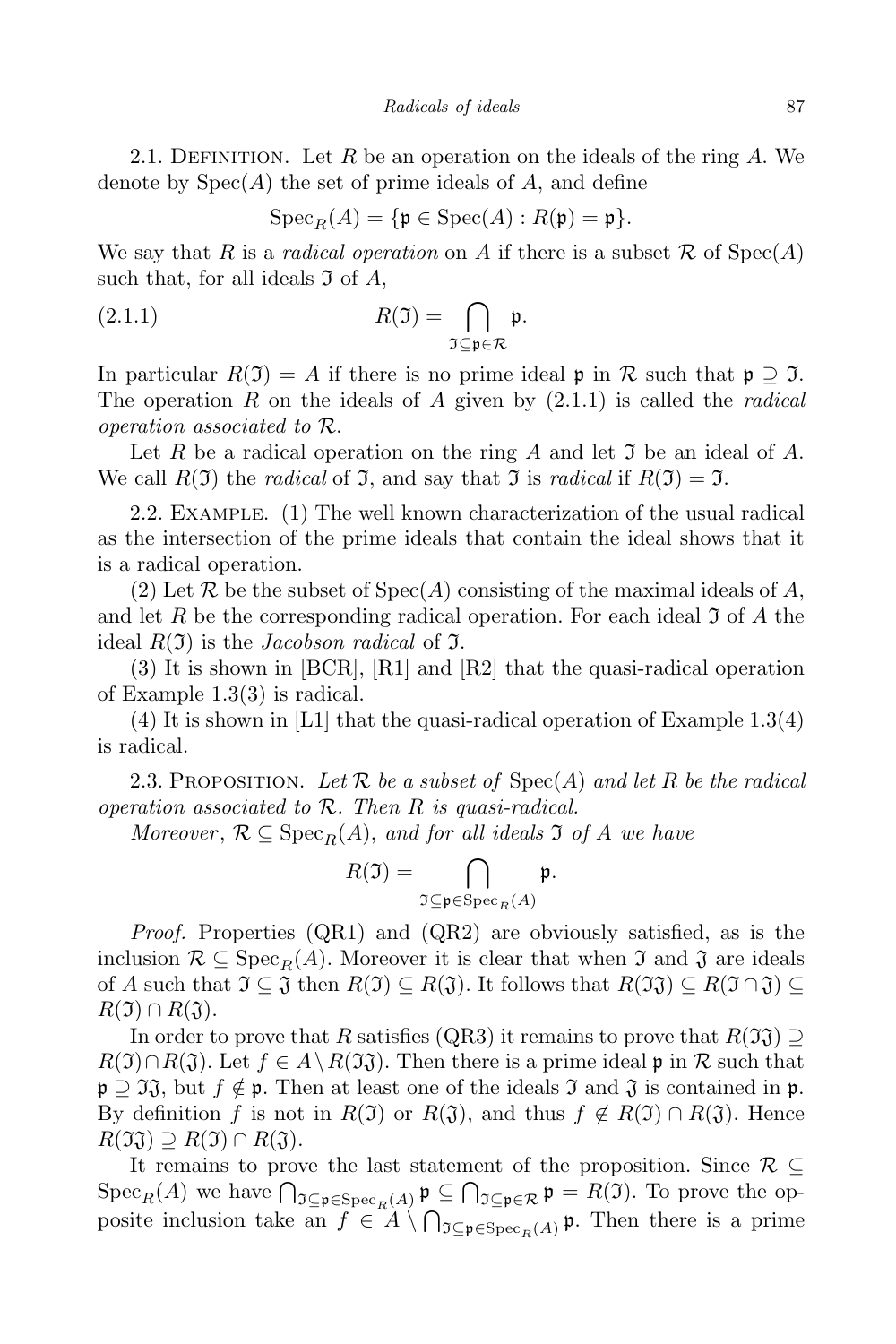ideal  $\mathfrak{q} \in \text{Spec}_R(A)$  such that  $\mathfrak{q} \supseteq \mathfrak{I}$  and  $f \notin \mathfrak{q}$ . It follows from Proposition 1.4(1) that  $\mathfrak{q} = R(\mathfrak{q}) \supseteq R(\mathfrak{I})$ , and in particular  $f \notin R(\mathfrak{I})$ . Consequently,  $R(\mathfrak{I}) \subseteq \bigcap_{\mathfrak{I} \subseteq \mathfrak{q} \in \mathrm{Spec}_R(A)} \mathfrak{q}$ , which completes the proof.

2.4. EXAMPLE. Let  $\mathcal R$  be the subset of  $Spec(A)$  consisting of the maximal ideals, and let *R* be the radical operation associated to *R*. Then an ideal I of *A* is radical if and only if it is the intersection of the maximal ideals that contain it, that is, if it is equal to its Jacobson radical. Hence the Jacobson radical is equal to the usual radical if and only if *R* is also the radical operation associated to the set Spec(*A*) of all prime ideals of *A*.

A different proof of the last part of the following result appears in [B].

2.5. Theorem. *Let R be a quasi-radical operation on the ideals of the ring A. Assume that R satisfies the condition*

 $(QR4)$  *For every family*  ${\mathfrak{Z}}_{\alpha}$ *<sub>* $\alpha \in I$ *</sub> of ideals in A that is totally ordered by inclusion we have*

$$
R\left(\bigcup_{\alpha\in I}\mathfrak{I}_{\alpha}\right)=\bigcup_{\alpha\in I}R(\mathfrak{I}_{\alpha}).
$$

*Then R is a radical operation.*

*In particular* , *if A satisfies the ascending chain condition on quasi-radical ideals*, *then every quasi-radical operation is radical.*

*Proof.* Let J be an ideal in *A* and let  $f \in A \setminus R(\mathfrak{I})$ . In order to prove the first part of the theorem we show that there is a quasi-radical prime ideal p in *A* such that  $\mathfrak{p} \supseteq \mathfrak{I}$  and  $f \notin \mathfrak{p}$ .

Let *I* be the set of quasi-radical ideals  $\mathfrak J$  that contain  $R(\mathfrak I)$  but not *f*. It follows from (QR4) that for every collection  ${\mathfrak{J}}_\alpha$ *<sub>* $\alpha \in I$ *</sub>* of elements in *I* that is totally ordered by inclusion, the ideal  $R(\bigcup_{\alpha \in I} \mathfrak{J}_{\alpha}) = \bigcup_{\alpha \in I} R(\mathfrak{I}_{\alpha}) = \bigcup_{\alpha \in I} \mathfrak{I}_{\alpha}$ is an upper bound of *I*. Hence by Zorn's Lemma there is a maximal element p in *I*.

We show that **p** is a prime ideal. Let *g* and *h* be elements of  $A \setminus \mathfrak{p}$ . Assume that  $gh \in \mathfrak{p}$ . Since  $\mathfrak{p}$  is maximal in *I* by assumption, it follows from  $(QR2)$  that  $f \in R(Ag + \mathfrak{p})$  and  $f \in R(Ah + \mathfrak{p})$ . Property  $(QR3)$  shows that *R*( $(Ag + \mathfrak{p})(Ah + \mathfrak{p})$ ) = *R*( $Ag + \mathfrak{p}) \cap R(Ah + \mathfrak{p})$ . However,  $(Ag + \mathfrak{p})(Ah + \mathfrak{p}) \subseteq \mathfrak{p}$ since we have assumed that  $gh \in \mathfrak{p}$ , and by Proposition 1.4(1) we obtain  $R((Ag + \mathfrak{p})(Ah + \mathfrak{p})) \subseteq R(\mathfrak{p}) = \mathfrak{p}$ , and hence  $R(Ag + \mathfrak{p}) \cap R(Ah + \mathfrak{p}) \subseteq \mathfrak{p}$ . In particular,  $f \in \mathfrak{p}$ , which contradicts  $\mathfrak{p} \in \mathcal{I}$ . Hence  $\mathfrak{p}$  is a prime ideal, and p *⊇* I, *f 6∈* p.

To prove the final assertion of the theorem we show that when *A* satisfies the ascending chain condition for quasi-radical ideals, then (QR4) holds. By (QR1) and (QR2), we always have  $R(\bigcup_{\alpha \in I} \mathfrak{I}_{\alpha}) \supseteq \bigcup_{\alpha \in I} R(\mathfrak{I}_{\alpha})$ and  $\bigcup_{\alpha \in I} \mathfrak{I}_{\alpha} \subseteq R(\bigcup_{\alpha \in I} \mathfrak{I}_{\alpha})$ . When *A* satisfies the ascending chain condition for quasi-radical ideals there is an element  $\beta$  of *I* such that  $\bigcup_{\alpha \in I} R(\mathfrak{I}_{\alpha}) =$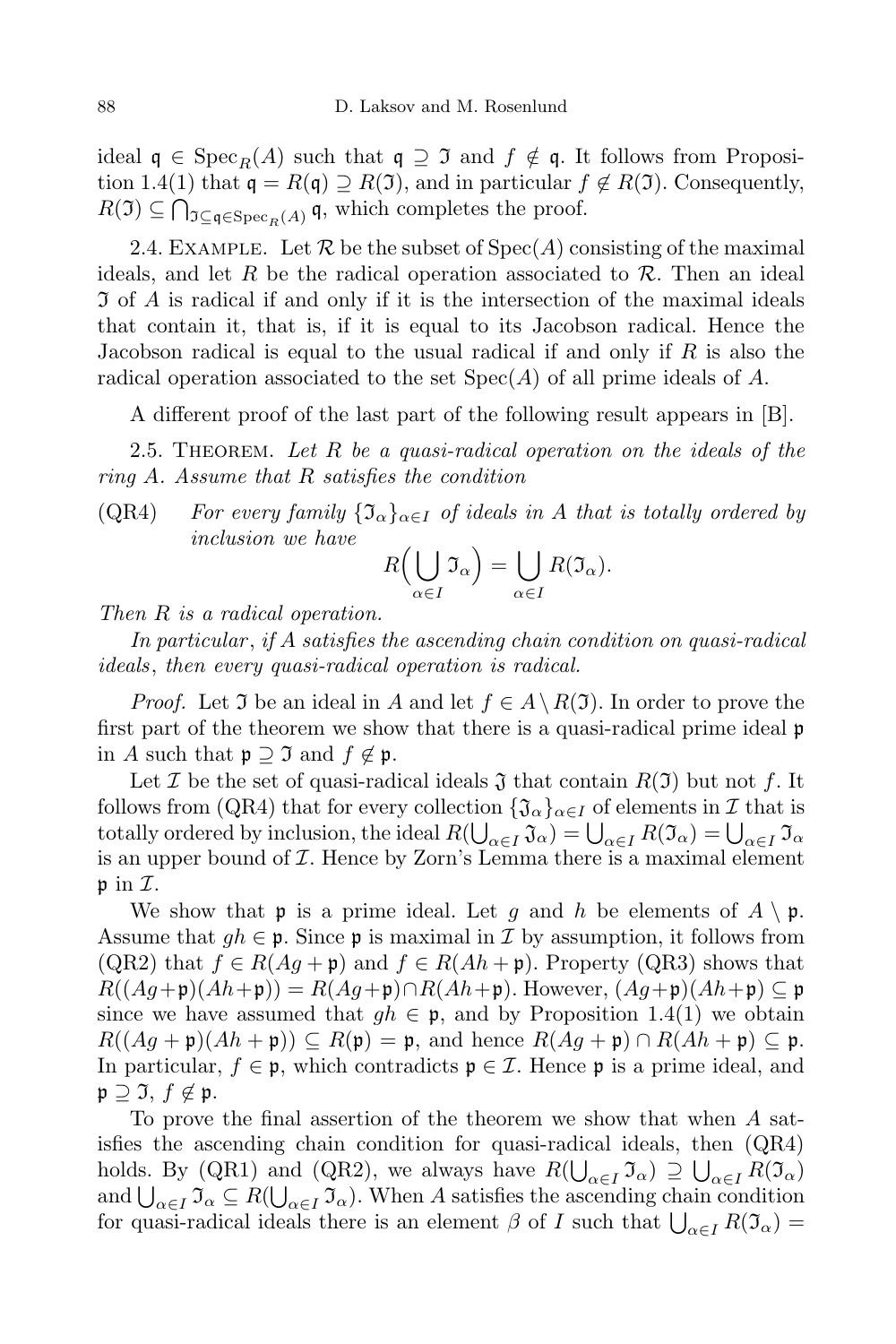*R*( $\mathcal{I}_{\beta}$ ). In particular  $\bigcup_{\alpha \in I} \mathcal{I}_{\alpha} \subseteq R(\mathcal{I}_{\beta})$ , and thus  $R(\bigcup_{\alpha \in I} \mathcal{I}_{\alpha}) \subseteq RR(\mathcal{I}_{\beta}) =$  $R(\mathfrak{I}_{\beta}) = \bigcup_{\alpha \in I} R(\mathfrak{I}_{\alpha})$ . Hence (QR4) holds.

2.6. REMARK. Condition (QR4) clearly holds for the usual radical. Hence the well known result, mentioned in Example 2.2(1), that  $\sqrt{3}$  is the intersection of the prime ideals that contain  $\mathfrak I$  is a very particular case of Theorem 2.5.

(QR4) holds for all the quasi-radicals of Example 1.3. Hence the assertions of Example 2.2 that all these quasi-radical operations are radical follow from Theorem 2.5.

2.7. Example. From Proposition 2.3 it follows that a quasi-radical operation on  $\tilde{A}$  does not necessarily satisfy  $(QR4)$ . We shall give an example showing that even radical operations do not necessarily have this property.

Let *A* be a local ring with maximal ideal m, and assume that there is a chain of prime ideals  $\mathfrak{p}_1 \subseteq \mathfrak{p}_2 \subseteq \cdots$  in A, each properly contained in m, such that  $\bigcup_{i=1}^{\infty} \mathfrak{p}_i = \mathfrak{m}$ . Let *R* be the radical operation on *A* associated to the set  $\mathcal{R} = {\mathfrak{p} : \mathfrak{p} \neq \mathfrak{m}}$ . Then  $R(\mathfrak{m}) = A$ , and thus  $R(\bigcup_{i=1}^{\infty} \mathfrak{p}_i) = A$ , while  $\bigcup_{i=1}^{\infty} R(\mathfrak{p}_i) = \bigcup_{i=1}^{\infty} \mathfrak{p}_i = \mathfrak{m}.$ 

An example of a ring *A* with the above properties is the polynomial ring  $K[t_1, t_2, \ldots]$  in the variables  $t_1, t_2, \ldots$  over a field K, localized at the maximal ideal  $(t_1, t_2,...)$  with  $\mathfrak{p}_i = (t_1,..., t_i)K[t_1, t_2,...]_{(t_1, t_2,...)}$ .

**3. Quasi-radicals on topological spaces.** In this section we introduce quasi-radical operations on closed subsets of a topological space. We show that the particular operation that to each closed set associates the closure of its interior is quasi-radical.

3.1. Notation. Let *X* be a topological space. For every subset *W* of *X* we denote by  $\overline{W}$  the closure of *W* in *X*, and by  $W^0$  the interior of *W*.

3.2. Definition. Let *X* be a topological space. An *operation Q* on the closed subsets of *X* is a correspondence that to every closed subset *Y* of *X* associates a closed subset *Q*(*Y* ) of *X*. We write

$$
X_Q = \{ x \in X : Q(\overline{\{x\}}) = \overline{\{x\}} \}.
$$

The operation *Q* is *quasi-radical* if it satisfies the following three conditions for all closed subsets *Y* and *Z* of *X*:

 $(QR1)$   $Q(Y) \subseteq Y$ .<br>  $(QR2)$   $Q(Q(Y)) =$  $Q(Q(Y)) = Q(Y)$ .  $(QR3)$   $Q(Y \cup Z) = Q(Y) \cup Q(Z).$ 

3.3. Examples. The identity operation that associates every closed subset of *X* to itself is clearly a quasi-radical operation on the closed subsets of *X*. It is the *finest* quasi-radical operation on the closed subsets.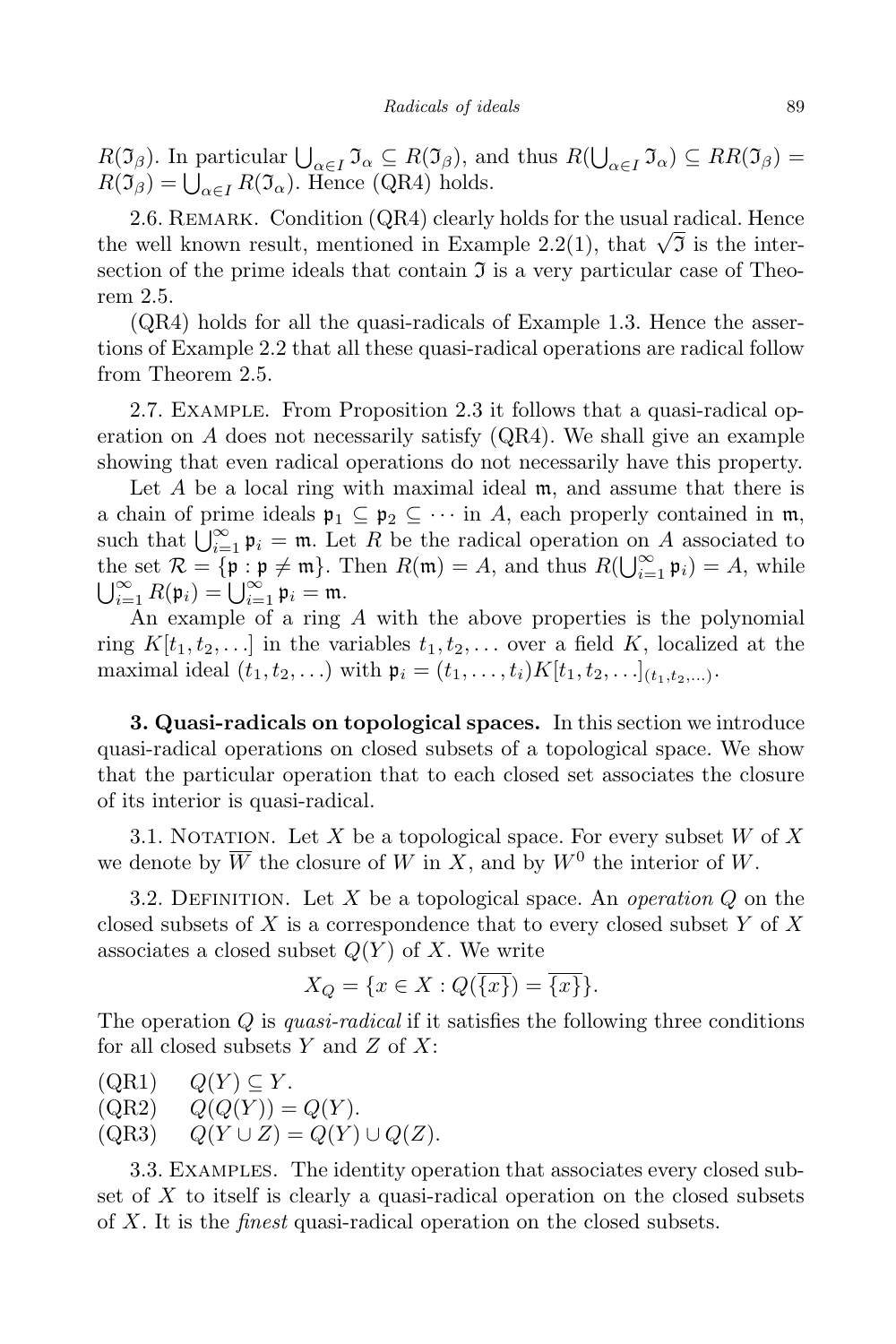The *coarsest* operation on the closed subsets of *X* is the operation *Q* defined by  $Q(Y) = \emptyset$  for all closed subsets *Y* of *X*.

In Proposition 3.6 we shall show that the operation that to every closed subset associates the closure of its interior is a quasi-radical operation.

3.4. Lemma. *Let X be a topological space and let Y and Z be closed subsets* such that  $Z \subseteq Y$ . For every quasi-radical operation  $Q$  on the topological *space X we have*  $Q(Z) \subseteq Q(Y)$ *.* 

*Proof.* It follows from (QR3) that if  $Z \subseteq Y$ , then  $Q(Y) = Q(Y \cup Z) =$  $Q(Y) \cup Q(Z)$  and hence  $Q(Z) \subseteq Q(Y)$ .

3.5. Lemma. *Let X be a topological space and let Y and Z be closed subsets. Then*

- $(1)$   $\overline{Y^0} \subset Y$ .
- $(2) \ (\overline{Y^0})^0 = Y^0.$
- (3)  $Y^0 \cup Z^0 = (Y \cup Z)^0$ .

*Proof.* (1) Clearly  $\underline{Y}^0 \subseteq Y$ , and thus  $\overline{Y^0} \subseteq \overline{Y} = Y$ .

(2) We have  $Y^0 \subseteq \overline{Y^0}$ , and  $Y^0$  is open in *X*. Consequently,  $Y^0 \subseteq (\overline{Y^0})^0$ . Conversely, it follows from (1) that  $\overline{Y^0} \subseteq \overline{Y} = Y$ , and thus  $(\overline{Y^0})^0 \subseteq Y^0$ . Hence  $(\overline{Y^0})^0 = Y^0$ .

 $(X^0)$  It is clear that  $Y^0 \cup Z^0 \subseteq (Y \cup Z)^0$ . Hence  $\overline{Y^0 \cup Z^0} \subseteq (\overline{Y \cup Z)^0}$ .

The opposite inclusion follows from  $(Y \cup Z)^0 \subseteq \overline{Y^0 \cup Z^0}$ , which we now prove. Let  $x \in (Y \cup Z)^0$ . Then every neighborhood of *x* contains an open neighborhood *U* of *x* such that  $U \subseteq Y \cup Z$ . We shall distinguish three cases:

- (i) If  $U \subseteq Y \cap Z$  we have  $U \subseteq Y^0 \cap Z^0$ , and in particular  $U \cap (Y^0 \cup Z^0) \neq \emptyset$ .
- (ii) If  $U \cap (Y \setminus Z) \neq \emptyset$  then  $U_1 = U \cap (X \setminus Z) = U \cap (Y \setminus Z)$  is an open non-empty subset of *U* and  $U_1 = U \cap (X \setminus Z) \subseteq (Y \cup Z) \cap (X \setminus Z) \subseteq Y$ . Hence  $U_1 \subseteq Y^0$ , and we obtain  $U \cap (Y^0 \cup Z^0) \neq \emptyset$ .
- (iii) If  $U \cap (Z \setminus Y) \neq \emptyset$  we find, as in part (ii), that  $U \cap (Y^0 \cup Z^0) \neq \emptyset$ .

In all three cases  $U \cap (Y^0 \cup Z^0) \neq \emptyset$  and thus every neighborhood of *x* intersects  $Y^0 \cup Z^0$ . Hence  $x \in \overline{Y^0 \cup Z^0}$ , and so  $(Y \cup Z)^0 \subseteq \overline{Y^0 \cup Z^0}$  as desired.

3.6. Proposition. *Let X be a topological space. For every closed subset Y of X we let*

$$
Q(Y) = \overline{Y^0}.
$$

*Then Q defines a quasi-radical operation on the closed subsets of X.*

*Proof.* (1) It follows from Lemma 3.5(1) that  $Q(Y) = \overline{Y^0} \subseteq Y$ . Hence (QR1) is fulfilled.

(2) It follows from Lemma 3.5(2) that  $Q(Q(Y)) = (Y^0)^0 = Y^0 = Q(Y)$ . Hence (QR2) is fulfilled.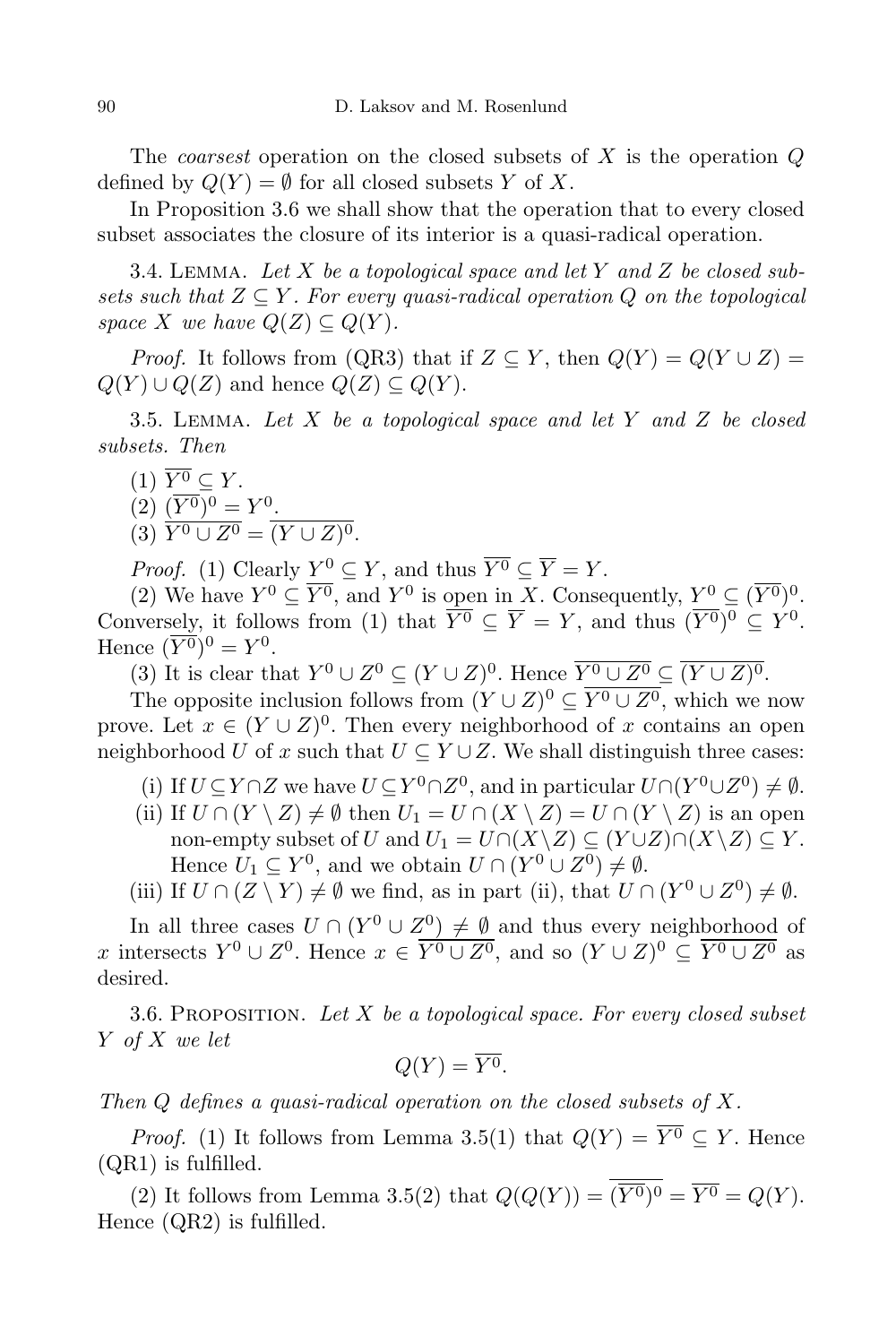(3) It follows from Lemma 3.5(3) that  $Q(Y \cup Z) = (Y \cup Z)^0 = Y^0 \cup Z^0$ . We have  $\overline{Y^0 \cup Z^0} = \overline{Y^0} \cup \overline{Z^0}$ , and thus  $Q(Y \cup Z) = Q(Y) \cup Q(Z)$ . That is, (QR3) is satisfied.

**4. Radicals on topological spaces.** In this section we define radical operations on closed subsets of topological spaces and show that radical operations are quasi-radical. We give a criterion for topological spaces that guarantees that the quasi-radical operation that associates to every closed set the closure of its interior is not radical. Moreover we give an example of a topological space that satisfies this criterion.

4.1. DEFINITION. Let X be a topological space and let  $Q$  be an operation on the closed subsets of *X*. We say that *Q* is a *radical operation* if there is a subset *W* of *X* such that for all closed subsets *Y* of *X* we have

$$
Q(Y) = \overline{Y \cap W}.
$$

We call *Q* the *radical operation associated to W*.

4.2. LEMMA. Let *X* be a topological space and let  $V, W \subseteq X$ . Then

$$
\overline{V \cap W} \cap W = \overline{V \cap W}.
$$

*In particular* , *for every point x in W*, *we have*

$$
\overline{\overline{\{x\}} \cap W} = \overline{\{x\}}.
$$

*Proof.* We have  $V \cap W \subseteq V \cap W \cap W$ , and thus  $V \cap W \subseteq V \cap W \cap W$ . Conversely, the inclusion  $V \cap W \cap W \subseteq V \cap W$  gives  $V \cap W \cap W \subseteq V \cap W$  $= \overline{V \cap W}.$ 

4.3. Proposition. *Let X be a topological space and let Q be the radical operation associated to a subset W of X. Then Q is a quasi-radical operation on closed subsets of X. Moreover*,  $W \subseteq X_Q$ *, and for all closed subsets*  $Y$  *of X we have*

$$
Q(Y) = Y \cap X_Q.
$$

*Proof.* Let *Y* and *Z* be closed subsets of *X*.

(1) We have  $Q(Y) = \overline{Y \cap W} \subseteq \overline{Y} = Y$ . Hence (QR1) holds for *Q*.

(2) It follows from Lemma 4.2 that  $Q(Q(Y)) = \overline{Y \cap W} \cap W = \overline{Y \cap W}$  $Q(Y)$ . Hence  $(QR2)$  holds for  $Q$ .

 $(3)$  We have  $Q(Y \cup Z) = \overline{(Y \cup Z) \cap W} = \overline{(Y \cap W) \cup (Z \cap W)} = \overline{Y \cap W} \cup$  $\overline{Z \cap W} = Q(Y) \cup Q(Z)$ . Hence (QR3) holds for *Q*.

We now prove the last part of the proposition. Let  $x \in W$ . It follows from Lemma 4.2 that  $Q(\overline{\{x\}}) = \overline{\{x\}} \cap W = \overline{\{x\}}$ , and hence  $x \in X_Q$ . Thus *W* ⊆ *X*<sub>*Q*</sub> and so  $Q(Y) = \overline{Y \cap W}$  ⊆  $\overline{Y \cap X_Q}$ . In order to prove the opposite inclusion let  $x \in Y \cap X_Q$ . By definition of  $X_Q$  we have  $\overline{\{x\}} = Q(\overline{\{x\}}) =$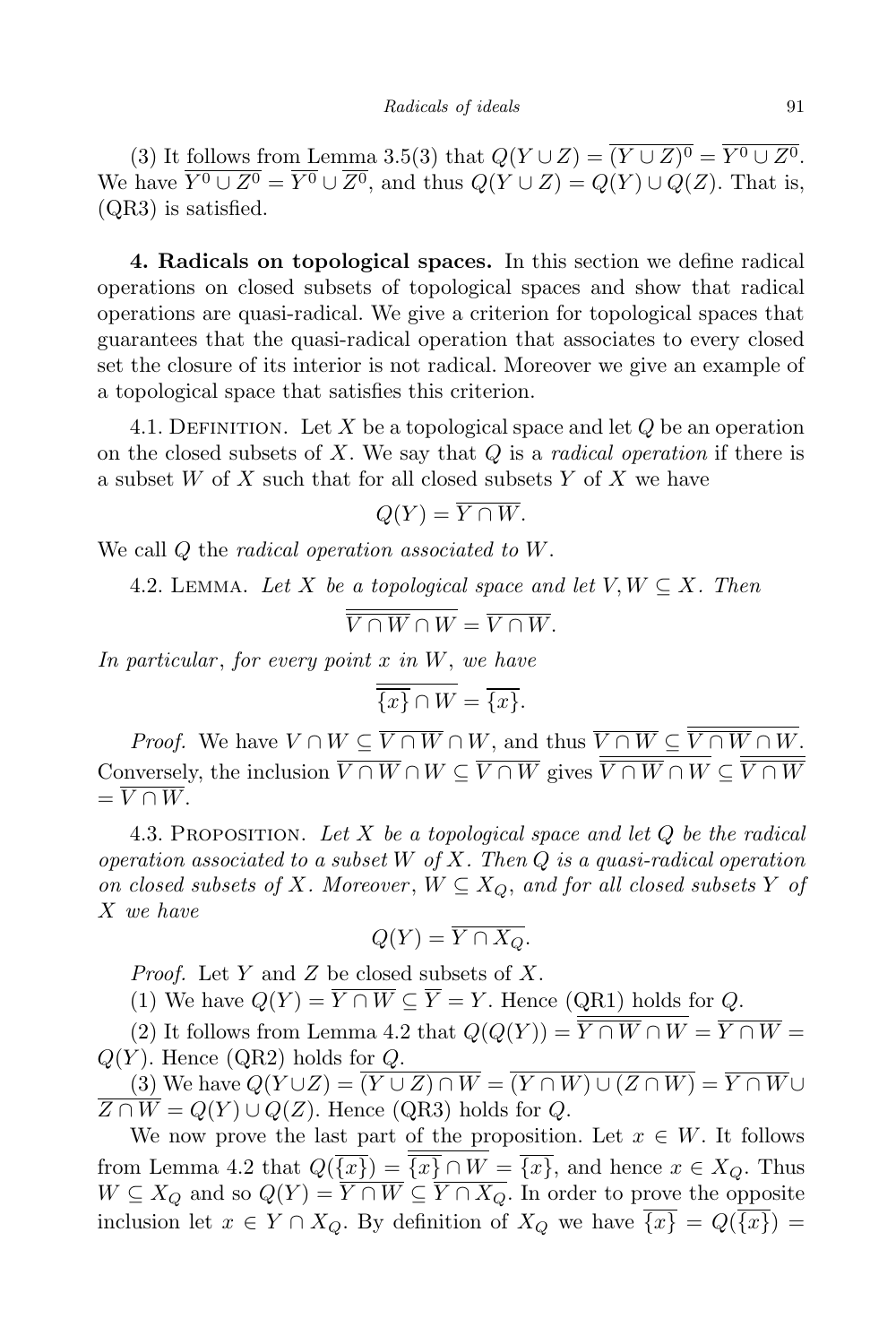$\overline{\overline{\{x\}} \cap W} \subseteq \overline{\overline{Y} \cap W} = \overline{Y \cap W}$ . Hence  $x \in \overline{Y \cap W}$  and so  $Y \cap X_Q \subseteq \overline{Y \cap W} =$ *Q*(*Y*). Together with the inclusion  $Q(Y)$  ⊆  $\overline{Y \cap X_Q}$  proved above we have  $Q(Y) = \overline{Y \cap X_Q}$ , as desired.

4.4. Lemma. *Let X be a topological space that has the following two properties*:

- (i) For all points  $x \in X$  we have  $\overline{\{x\}}^0 = \emptyset$ .
- (ii)  $X = X_1 \cup X_2$ , where  $X_1$  and  $X_2$  are open and closed subsets of X *both different from X.*

*Then the quasi-radical operation Q that associates to a closed set Y the closure of its interior*  $\overline{Y^0}$  *is not radical. More precisely*,  $X_Q = \{x \in X :$  $Q(\overline{\{x\}}) = \overline{\{x\}} = \emptyset$ , so  $\overline{X_i \cap X_Q} = \emptyset$ , and  $Q(X_i) = X_i$  for  $i = 1, 2$ .

*Proof.* By (i),  $Q(\overline{\{x\}}) = \overline{\{x\}}^0 = \emptyset$  for every  $x \in X$ . Hence  $X_Q = \emptyset$ . Consequently, Proposition 4.3 shows that if *Q* were a radical operation then  $Q(Y) = \overline{Y \cap \emptyset} = \emptyset$  for all closed subsets *Y* of *X*. However, (ii) yields  $Q(X_i) =$  $X_i^0 = X_i$  for  $i = 1, 2$ .

4.5. Example. We now give an example of a topological space that satisfies conditions (i) and (ii) of Lemma 4.4. In particular we obtain an example showing that not all quasi-radical operations on topological spaces are radical. More precisely, the quasi-radical operation defined in Proposition 3.6 is not always radical.

Let  $X_1$  and  $X_2$  be two disjoint sets each with infinitely many elements. It is easily checked that all the subsets of  $X = X_1 \cup X_2$  that consist of all but a finite number of points of one of the sets  $X, X_1$  or  $X_2$ , together with the empty set, form the open sets of a topology on *X*. In this topology conditions (i) and (ii) are clearly fulfilled.

**5. Radicals for the Zariski topology.** In this section we investigate quasi-radical and radical operations on the closed sets of the spectrum of a ring with the Zariski topology. We show that the correspondence between ideals in the ring and the closed subsets of the spectrum gives a correspondence between quasi-radical and radical operations on the ideals of the ring, and the quasi-radical and radical operations on the closed subsets of the spectrum.

5.1. NOTATION. Let *A* be a ring and let  $X = \text{Spec}(A)$  be the collection of prime ideals of *A*. In order to distinguish elements in *X* from the prime ideals in *A* we write  $\mathfrak{p}_x$  for the prime ideal in *A* corresponding to the element  $x$  in  $X$ . For every ideal  $\mathfrak I$  in  $A$  we write

$$
\mathcal{V}(\mathfrak{I}) = \{x \in X : \mathfrak{p}_x \supseteq \mathfrak{I}\} = \bigcup_{\mathfrak{p}_x \supseteq \mathfrak{I}} \{x\},
$$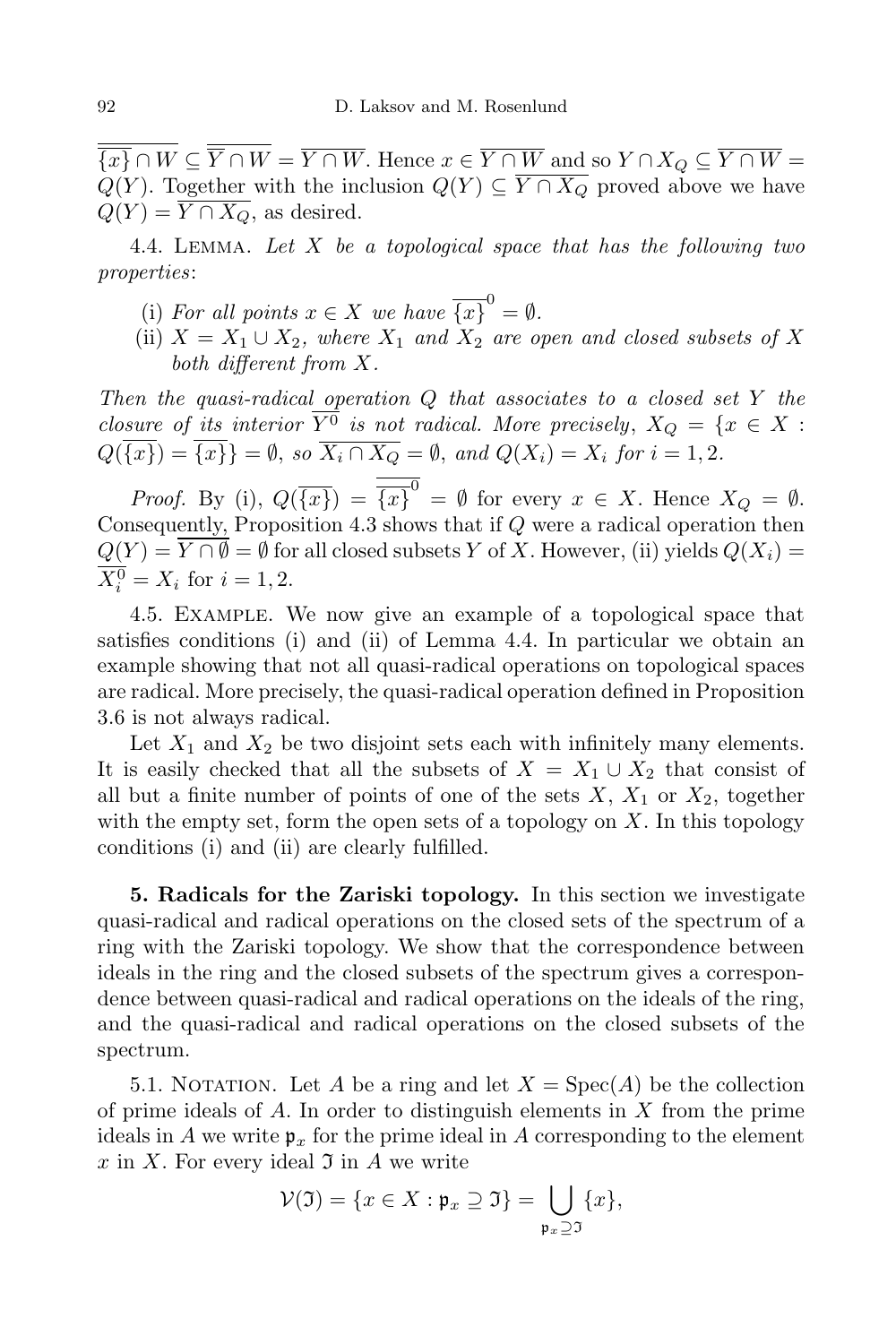and for every subset *W* of *X* we write

$$
\mathcal{I}(W) = \{ f \in A : f \in \mathfrak{p}_x \text{ for all } x \in W \} = \bigcap_{x \in W} \mathfrak{p}_x.
$$

5.2. REMARK. The sets  $V(\mathfrak{I})$  for all ideals  $\mathfrak{I}$  in A are the closed subsets of the *Zariski topology* on *X*. Clearly the following properties hold for all ideals  $\mathfrak I$  and  $\mathfrak J$  of  $A$ , all closed subsets  $Y$  and  $Z$  of  $X$ , and all subsets  $W$  of *X* (see e.g. [H]):

- $I(\mathcal{V}(\mathfrak{I})) = \sqrt{\overline{\mathfrak{I}}}$ .
- $(2)$   $\mathcal{V}(\mathcal{I}(Y)) = Y$ .
- $V(3) V(33) = V(3 \cap 3) = V(3) \cup V(3)$  and  $\mathcal{I}(Y \cup Z) = \mathcal{I}(Y) \cap \mathcal{I}(Z) = \sqrt{\mathcal{I}(Y)\mathcal{I}(Z)}$ .  $\mathcal{I}(Y)\mathcal{I}(\underline{Z}).$
- (4)  $\mathcal{V}(\mathfrak{p}_x) = \overline{\{x\}}$ ,  $\mathcal{I}(\overline{\{x\}}) = \mathfrak{p}_x$  and  $\mathcal{I}(W) = \mathcal{I}(\overline{W})$ .

5.3. THEOREM. Let A be a ring and let  $X = \text{Spec}(A)$  have the Zariski *topology. Denote by Q a quasi-radical operation on the closed subsets of X. The operation R on the ideals of A that to an ideal* I *associates the ideal*

$$
R(\mathfrak{I}) = \mathcal{I}(Q(\mathcal{V}(\mathfrak{I})))
$$

*is a quasi-radical operation on the ideals of A. Moreover*,

$$
X_Q = \operatorname{Spec}_R(A),
$$

*and Q is a radical operation on the closed subsets of X if and only if R is a radical operation on the ideals of A.*

*Proof.* (1) It follows from (QR1) for *Q* that  $R(\mathfrak{I}) = \mathcal{I}(Q(\mathcal{V}(\mathfrak{I}))) \supseteq$  $\mathcal{I}(\mathcal{V}(\mathfrak{I}))$ . Moreover, property (1) of Remark 5.2 implies that  $\mathcal{I}(\mathcal{V}(\mathfrak{I})) \supseteq \mathfrak{I}$ . Hence  $R(\mathfrak{I}) \supset \mathfrak{I}$ , and so (QR1) holds for R.

(2) It follows from property (2) of Remark 5.2 that

$$
R(R(\mathfrak{I})) = \mathcal{I}(Q(\mathcal{V}(\mathcal{I}(Q(\mathcal{V}(\mathfrak{I})))))) = \mathcal{I}(Q(Q(\mathcal{V}(\mathfrak{I}))))
$$

Moreover,  $(QR2)$  for *Q* yields  $\mathcal{I}(Q(Q(\mathcal{V}(3)))) = \mathcal{I}(Q(\mathcal{V}(3))) = R(3)$ . Hence (QR2) holds for *R*.

(3) From property (3) of Remark 5.2 it follows that

$$
R(\mathfrak{I} \cap \mathfrak{J}) = \mathcal{I}(Q(\mathcal{V}(\mathfrak{I} \cap \mathfrak{J}))) = \mathcal{I}(Q(\mathcal{V}(\mathfrak{I}\mathfrak{J}))) = R(\mathfrak{I}\mathfrak{J}),
$$

and  $R(\mathfrak{I} \cap \mathfrak{J}) = \mathcal{I}(Q(\mathcal{V}(\mathfrak{I} \cap \mathfrak{J}))) = \mathcal{I}(Q(\mathcal{V}(\mathfrak{I}) \cup \mathcal{V}(\mathfrak{J})))$ . Moreover, (QR3) for *Q* and property (3) of Remark 5.2 yield

$$
\mathcal{I}(Q(\mathcal{V}(\mathfrak{I}) \cup \mathcal{V}(\mathfrak{J}))) = \mathcal{I}(Q(\mathcal{V}(\mathfrak{I})) \cup Q(\mathcal{V}(\mathfrak{J}))) = \mathcal{I}(Q(\mathcal{V}(\mathfrak{I}))) \cap \mathcal{I}(Q(\mathcal{V}(\mathfrak{J})))
$$
  
=  $R(\mathfrak{I}) \cap R(\mathfrak{J}).$ 

Hence (QR3) holds for *R*. We have thus shown that *R* is a quasi-radical operation on the ideals of *A*.

We now prove the second part of the theorem.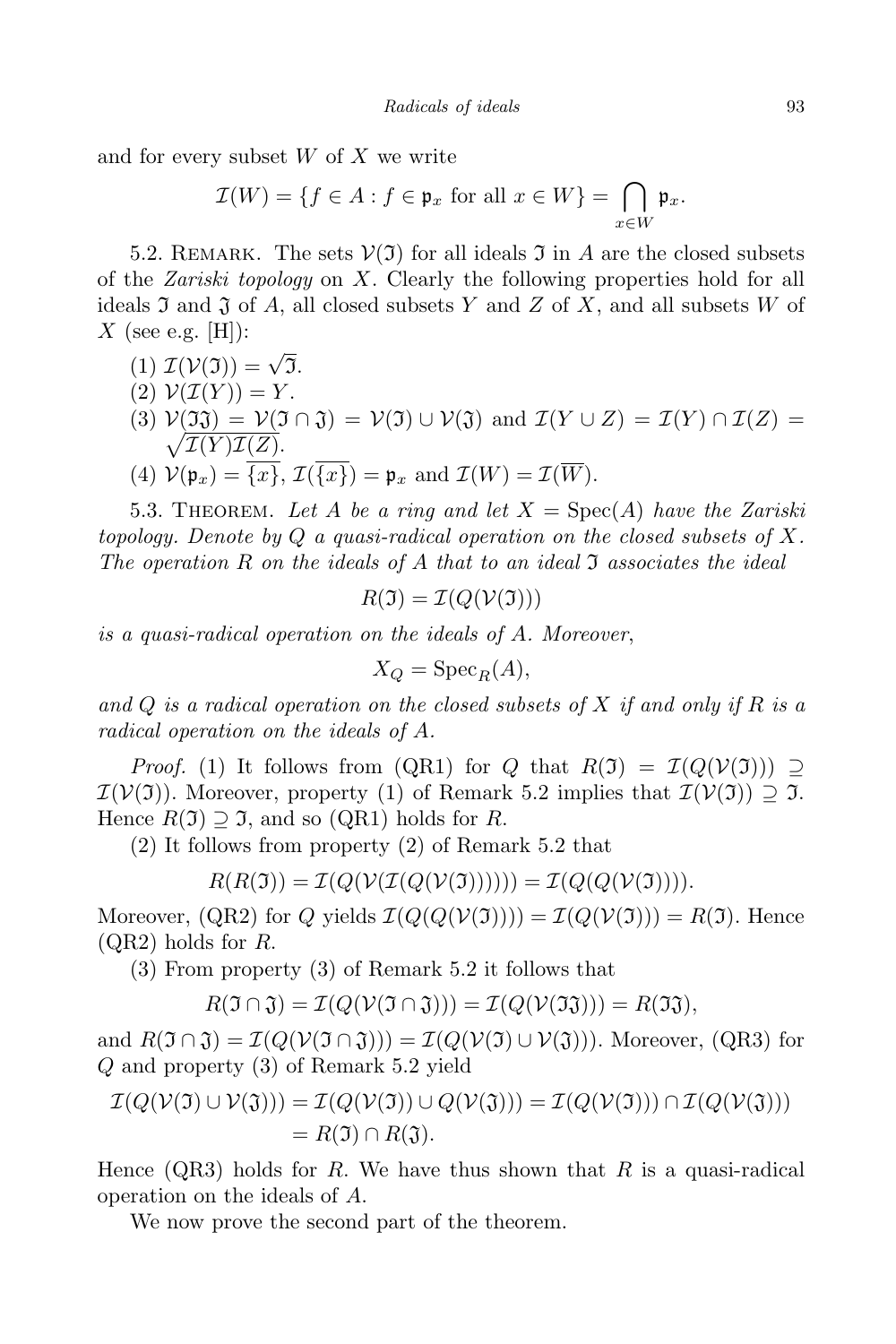Let  $x \in X_Q$ , that is,  $Q(\overline{\{x\}}) = \overline{\{x\}}$ . We deduce from (4) of Remark 5.2 that  $Q(\mathcal{V}(\mathfrak{p}_x)) = \overline{\{x\}}$ , and so  $R(\mathfrak{p}_x) = \mathcal{I}(Q(\mathcal{V}(\mathfrak{p}_x))) = \mathcal{I}(\overline{\{x\}}) = \mathfrak{p}_x$ . Consequently,  $x \in \text{Spec}_R(A)$ . Thus  $X_Q \subseteq \text{Spec}_R(A)$ .

Conversely, let  $x \in \text{Spec}_R(A)$ . It follows from (4) of Remark 5.2 that  $\mathfrak{p}_x =$  $R(\mathfrak{p}_x) = \mathcal{I}(Q(\mathcal{V}(\mathfrak{p}_x))) = \mathcal{I}(Q(\overline{\{x\}}))$ . Consequently, by (4) of Remark 5.2,  $\overline{\{x\}} = \mathcal{V}(\mathfrak{p}_x) = \mathcal{V}(R(\mathfrak{p}_x)) = \mathcal{V}(\mathcal{I}(Q(\overline{\{x\}}))) = Q(\overline{\{x\}})$ . That is, we have  $x \in X_Q$ , and so  $Spec_R(A) \subseteq X_Q$ . Thus  $X_Q = Spec_R(A)$ . It follows that for every ideal I of *A* we have

(5.3.1) 
$$
\mathcal{I}(\mathcal{V}(\mathfrak{I}) \cap X_Q) = \mathcal{I}(\mathcal{V}(\mathfrak{I}) \cap \operatorname{Spec}_R(A)) = \bigcap_{x \in \mathcal{V}(\mathfrak{I}) \cap \operatorname{Spec}_R(A)} \mathfrak{p}_x.
$$

Assume that *R* is a radical operation on the ideals of *A*. It follows from Proposition 2.3 that  $R(\mathfrak{I}) = \bigcap_{x \in \mathcal{V}(\mathfrak{I}) \cap \mathrm{Spec}_R(A)} \mathfrak{p}_x$  for all ideals  $\mathfrak{I}$  of *A*. Hence we infer from (5.3.1) that  $R(\mathfrak{I}) = \mathcal{I}(\mathcal{V}(\mathfrak{I}) \cap X_Q)$ . It follows from (4) of Remark 5.2 that  $\mathcal{I}(\mathcal{V}(\mathfrak{I}) \cap X_Q) = \mathcal{I}(\overline{\mathcal{V}(\mathfrak{I}) \cap X_Q})$ . Thus  $\mathcal{I}(Q(\mathcal{V}(\mathfrak{I}))) = R(\mathfrak{I}) =$  $\mathcal{I}(\overline{\mathcal{V}(J) \cap X_Q})$ . From (2) of Remark 5.2 we thus obtain

$$
Q(\mathcal{V}(\mathfrak{I})) = \mathcal{V}(\mathcal{I}(Q(\mathcal{V}(\mathfrak{I})))) = \mathcal{V}(R(\mathfrak{I})) = \mathcal{V}(\mathcal{I}(\overline{\mathcal{V}(\mathfrak{I}) \cap X_Q})) = \overline{\mathcal{V}(\mathfrak{I}) \cap X_Q}
$$

for all ideals I of *A*. Consequently, the operation *Q* is radical.

Conversely, assume that *Q* is radical. It follows from Proposition 4.3 that  $Q(V(3)) = V(3) \cap X_{\mathcal{Q}}$  for all ideals 3 of *A*. Hence (5.3.1) and property (4) of Lemma 5.2 show that

$$
R(\mathfrak{I})=\mathcal{I}(Q(\mathcal{V}(\mathfrak{I})))=\mathcal{I}(\overline{\mathcal{V}(\mathfrak{I})\cap X_Q})=\mathcal{I}(\mathcal{V}(\mathfrak{I})\cap X_Q)=\bigcap_{x\in \mathcal{V}(\mathfrak{I})\cap \operatorname{Spec}_R(A)}\mathfrak{p}_x.
$$

Consequently, the operation  $R$  is radical, and we have proved the theorem.

5.4. Example. We shall give an example of a ring with a quasi-radical operation that is not radical.

It follows from Proposition 3.6 and from Theorem 5.3 that for every ring *A* we have a quasi-radical operation *R* on the ideals of *A* that associates to an ideal I of *A* the ideal

(5.4.1) 
$$
R(\mathfrak{I}) = \mathcal{I}(\overline{\mathcal{V}(\mathfrak{I})^0}).
$$

If the Zariski topology of Spec(*A*) satisfies conditions (i) and (ii) of Lemma 4.4 then Lemma 4.4 and Theorem 5.3 show that *R* is not radical.

We next construct a ring *A* such that Spec(*A*) with the Zariski topology satisfies conditions (i) and (ii) of Lemma 4.4. Let  $K[t_1, t_2, \ldots]$  be the polynomial ring in the countable number of independent variables  $t_1, t_2, \ldots$ over a field *K*, and let *A* be the residue ring of  $K[t_1, t_2, \ldots]$  by the ideal  $\mathfrak{I}$ generated by the elements  $t_i(t_i - 1)$  for  $i = 1, 2, \ldots$ . We denote by  $u_i$  the residue class of  $t_i$  in *A* for  $i = 1, 2, \ldots$ . Every prime ideal in *A* contains  $u_i$ or  $u_i - 1$  for each  $i = 1, 2, \ldots$  Consequently, every prime ideal is of the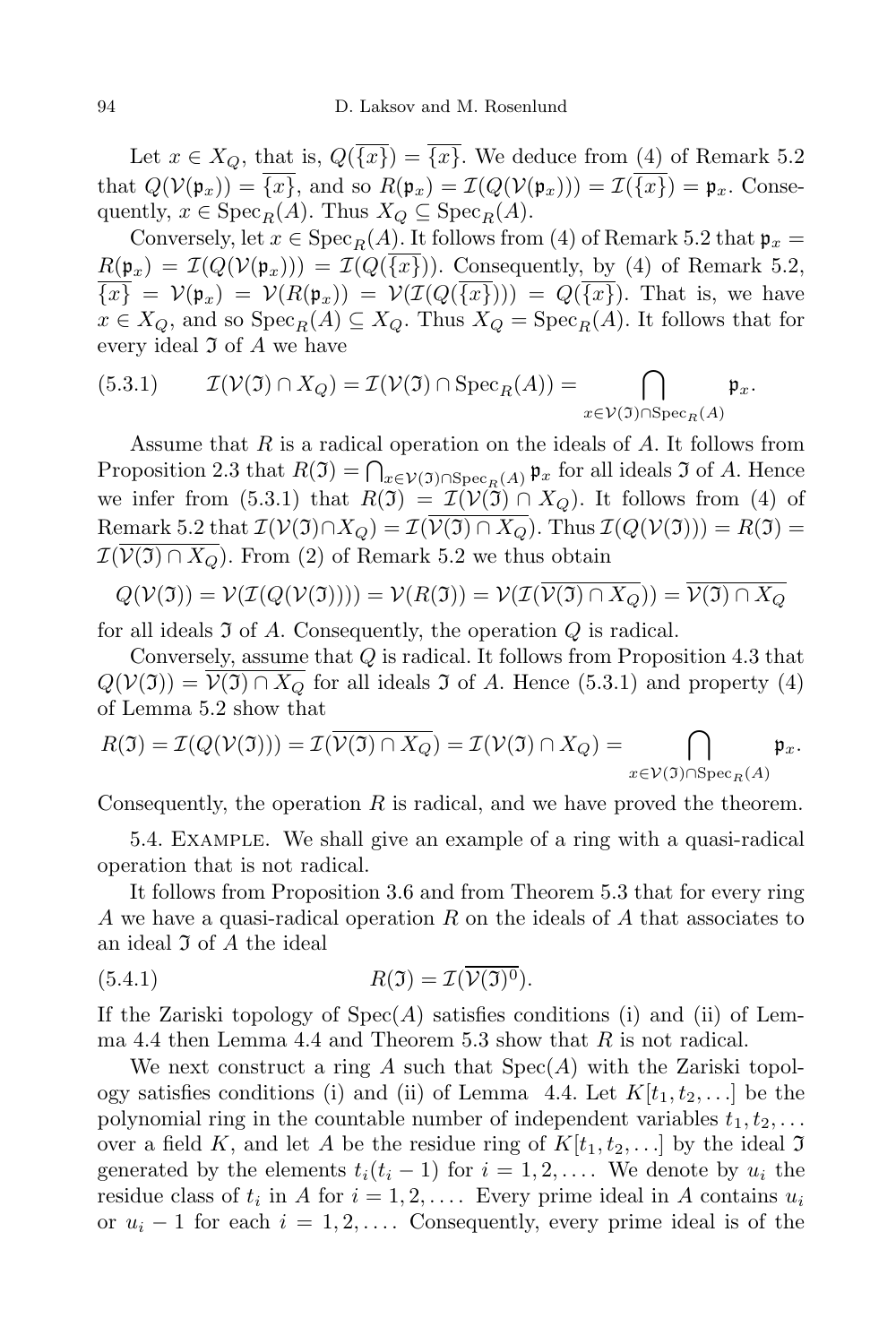form  $(u_1 - \delta_1, u_2 - \delta_2, \ldots)$ , where  $\delta_i$  is equal to 0 or 1, and clearly every ideal of this form is maximal. In particular all points of Spec(*A*) are closed.

Let  $f(t_1, \ldots, t_n)$  be an element of **J**. Then  $f(\delta_1, \ldots, \delta_n) = 0$  for all choices of  $\delta_1, \ldots, \delta_n$ . Conversely, it is easily shown by induction on *n* that if  $f(\delta_1,\ldots,\delta_n)=0$  for all choices of  $\delta_1,\ldots,\delta_n$  then  $f(t_1,\ldots,t_n)$  is in  $\mathfrak{I}$ . In particular, for every  $f(u_1, \ldots, u_n) \neq 0$  in *A* we can find  $\delta_1, \ldots, \delta_n$  such that  $f(\delta_1,\ldots,\delta_n) \neq 0$ . Since  $f(u_1,\ldots,u_n)$  is in  $(u_1-\delta_1,u_2-\delta_2,\ldots)$  if and only if  $f(\delta_1,\ldots,\delta_n)=0$  we see that if  $f(u_1,\ldots,u_n)\neq 0$  then  $f(u_1,\ldots,u_n)$  is not in  $(u_1 - \delta_1, u_2 - \delta_2, \ldots)$  for any choices of  $\delta_{n+1}, \delta_{n+2}, \ldots$  Consequently, if  $f(u_1,\ldots,u_n)\neq 0$  then  $X\setminus V(f(u_1,\ldots,u_n))$  contains infinitely many points of X. It is well known that the open sets  $X \setminus V(f(u_1, \ldots, u_n))$  form a basis for the Zariski topology of *X*. Hence every non-empty open subset of Spec(*A*) contains infinitely many points. In particular, the points of Spec(*A*) cannot be open. Since they are closed it follows that  $\overline{\{x\}}^0 = \{x\}^0 = \emptyset$ , that is, condition (i) of Lemma 4.4 is satisfied.

To prove that condition (ii) of Lemma 4.4 is also satisfied we observe that the closed subsets  $X_1 = V(u_1)$  and  $X_2 = V(u_1 - 1)$  of X are disjoint and  $X = X_1 \cup X_2$ , hence they are also open.

In the ring *A* with the radical operation (5.4.1) the ideals  $(u_1)$  and  $(u_1-1)$ are both examples of ideals that are quasi-radical, but not the intersection of radical primes. To see this we note that it follows from the definition of the quasi-radical operation on *A* that  $R(u_1) = I(Q(V(u_1))) = I(Q(X_1)),$ and that the last part of Lemma 4.4 shows that  $Q(X_1) = X_1$ . Therefore  $R(u_1) = I(X_1)$  and thus  $I(X_1)$  is the intersection of all ideals of the form  $(u_1, u_2-\delta_2, u_3-\delta_3, \ldots)$ . As observed above, this intersection is equal to  $(u_1)$ . Hence  $R(u_1) = (u_1)$ , that is, the ideal  $(u_1)$  is quasi-radical for the operation *R*. However, the ideal  $(u_1)$  is not the intersection of radical primes, because, as we have seen, the set of such primes is empty.

## **References**

- [BGN] E. Becker, R. Grobe and M. Niermann, *Radicals of binomial ideals*, J. Pure Appl. Algebra 117/118 (1997), 41–79.
- [B] A. Benhissi, *Hilbert's basis theorem for ∗-radical ideals*, ibid. 161 (2001), 245–253.
- [BCR] J. Bochnak, M. Coste et M.-F. Roy, *G´eom´etrie alg´ebrique r´eelle*, Ergeb. Math. Grenzgeb. 12, Springer, Berlin, 1987.
- [E] L. Ernström, *The spectrum associated to a radical operation*, Math. Scand. 73 (1993), 5–14.
- [H] R. Hartshorne, *Algebraic Geometry*, Grad. Texts in Math. 52, Springer, New York, 1977.
- [K1] W. Krull, *Jacobsonsche Ringe*, *Hilbertscher Nullstellensatz* , *Dimensionstheorie*, Math. Z. 54 (1951), 354–387.